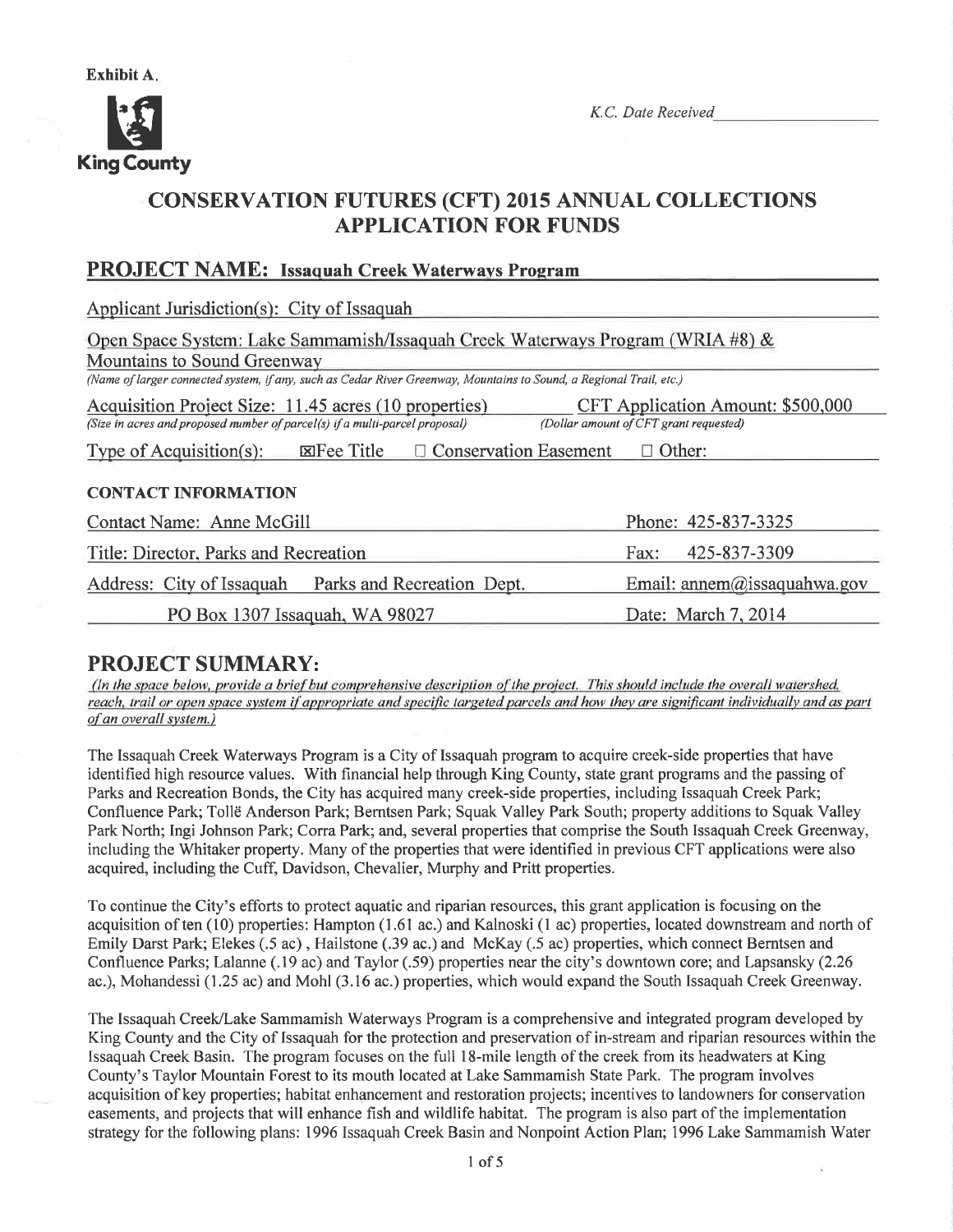Quality Management Plan; 2003 Stream Inventory and Habitat Evaluation Report; King County Comprehensive Plan; WRIA 8 Chinook Salmon Conservation Plan; 2006 Stream and Riparian Areas Restoration Plan; and,2009 City of Issaquah Comprehensive Plan/Parks Element.

#### 1. OPEN SPACE RESOURCES

Please review the attached evaluation criteria. For the **proposed acquisition parcel(s)**, please mark those criteria that apply and thoroughly, yet succinctly, describe in the space below how the proposed acquisition satisfies each marked criteria. Please clearly describe how these criteria might be met at a landscape level, and how they apply to individual parcels. If restoration is part of the plan, please briefly describe the current condition and the hoped for restored condition that is the goal of the acquisition.

- 
- $\boxtimes$  A. Wildlife habitat or rare plant reserve  $\boxtimes$  E. Historic/cultural resources  $\boxtimes$  B. Salmon habitat and aquatic resources  $\boxtimes$  F. Urban passive-use natural a
- 
- 
- $\boxtimes$  B. Salmon habitat and aquatic resources  $\boxtimes$  F. Urban passive-use natural area/greenbelt<br> $\boxtimes$  C. Scenic resources  $\boxtimes$  G. Park/open space or natural corridor addition
	-
- 
- $\boxtimes$  C. Scenic resources<br>  $\boxtimes$  G. Park/open space or natural corridor addition<br>  $\Box$  D. Community separator<br>  $\Box$  H. Passive recreation opportunity/unmet needs  $\Box$  H. Passive recreation opportunity/unmet needs

A. Wildlife Habitat or Rare Plant Reserve. The Issaquah Creek Basin includes almost 20,000 acres of public lands which provide excellent upland habitat values for both aquatic and terrestrial wildlife. The Issaquah Creek corridor provides critical habitat for endangered, threatened or unique species such as Chinook salmon, great blue heron, and bald eagles. The surrounding upland areas of Taylor, Tiger, Squak and Cougar Mountains and Grand Ridge provide habitat for wintering elk and deer, black bear, cougar and other species. The ten identified sites provide unique instream and riparian habitat values within an urban setting. The value of connected blocks of land along the creek will facilitate the provision of major regional connections of land and habitat within the Issaquah Creek Basin.

B. Salmon Habitat and Aquatic Resources. The Issaquah Creek corridor is one of the seventeen (17) identified Waterways 2000 resource rich basins. The King County Basin Plan cites the creek as a "quintessential salmon stream" because of its high water quality and identified salmonid spawning and rearing habitat. The creek is a key stream for Coho, and also supports Chinook, Sockeye, Cutthroat and Steelhead. The subject properties are located within the identified Locally Significant Resource Area (SRA), which "is to preserve both the structure and the functions of the area." The purpose of an identified SRA is to highlight the need to protect the creek and limit disturbances on the functional and structural integrity of the streams, wetlands, and riparian habitat found along the creek. Additionally, the WRIA 8 Conservation Plan developed 'Actions for the Plan' including Land Use Planning; Site Specific Habitat Protection and Restoration Projects; and, Public Outreach and Education. Through this grant application, the City of Issaquah is continuing its efforts to protect and restore Issaquah Creek consistent with the actions identihed in the WRIA 8 Conservation Plan.

C. Scenic Resources. The Issaquah Creek corridor has high scenic and open space values through the city and into the rural area located south of the City. In 1992, the City of Issaquah held public "visioning" workshops to identify the values and issues that were important to the public in order to preserve the future character of Issaquah. The protection and preservation of Issaquah Creek was the number one priority for city residents, especially for its scenic value as the creek wends its way through the City. Other comments reflected the importance of the creek to the community by including a goal to view the creek as it passes through the City's urban commercial and residential neighborhoods. In addition, views from the creek properties not only include Issaquah Creek, but the surrounding open space/public lands of the "Issaquah Alps," specifically Tiger and Squak Mountains. For the 2009 Parks Plan, the City worked with Hebert Research on a public opinion survey. Several questions related to protection and preservation of natural open space. The overwhelming majority of the residents (76%) responded that protection of Issaquah Creek, and its resources, were very important. A corollary response was that residents wanted more walking paths and trails throughout the city, especially where the trail allowed viewing of Issaquah Creek. As shown from the 1992 Visioning process through to the 2009 Parks Plan, Issaquah Creek is an important scenic "asset" to the community.

F. Urban Passive–Use Natural Area/Greenbelt. The ten identified sites are located on the main stem of Issaquah Creek and are identified within the Issaquah Creek/Lake Sammamish Waterways Program as part of the open space system to preserve and protect creek resources. As part of this program, the City and County have acquired several properties and sites along the length of the creek and have identified other sites for acquisition in order to increase the urban and rural open space/natural area. At this time, the mouth and headwaters of the creek are protected atLake Sammamish State Park and King County's Taylor Mountain Forest, respectively. The Waterways Program also identified key properties along the length of the creek to continue the protection and preservation of open space and wildlife resources, and to provide passive recreational opportunities for the public.

G. Park/Open Space, or Natural Corridor Addition. The Issaquah Creek/Lake Sammamish Waterways Program identifies resource sensitive properties for acquisition and which should be included as part of the publicly owned natural creek corridor (2003 Stream Inventory and Habitat Evaluation Report and WRIA 8 Conservation Plan). The City has acquired several propefiies along the creek in order to increase its parks and natural areas/open space system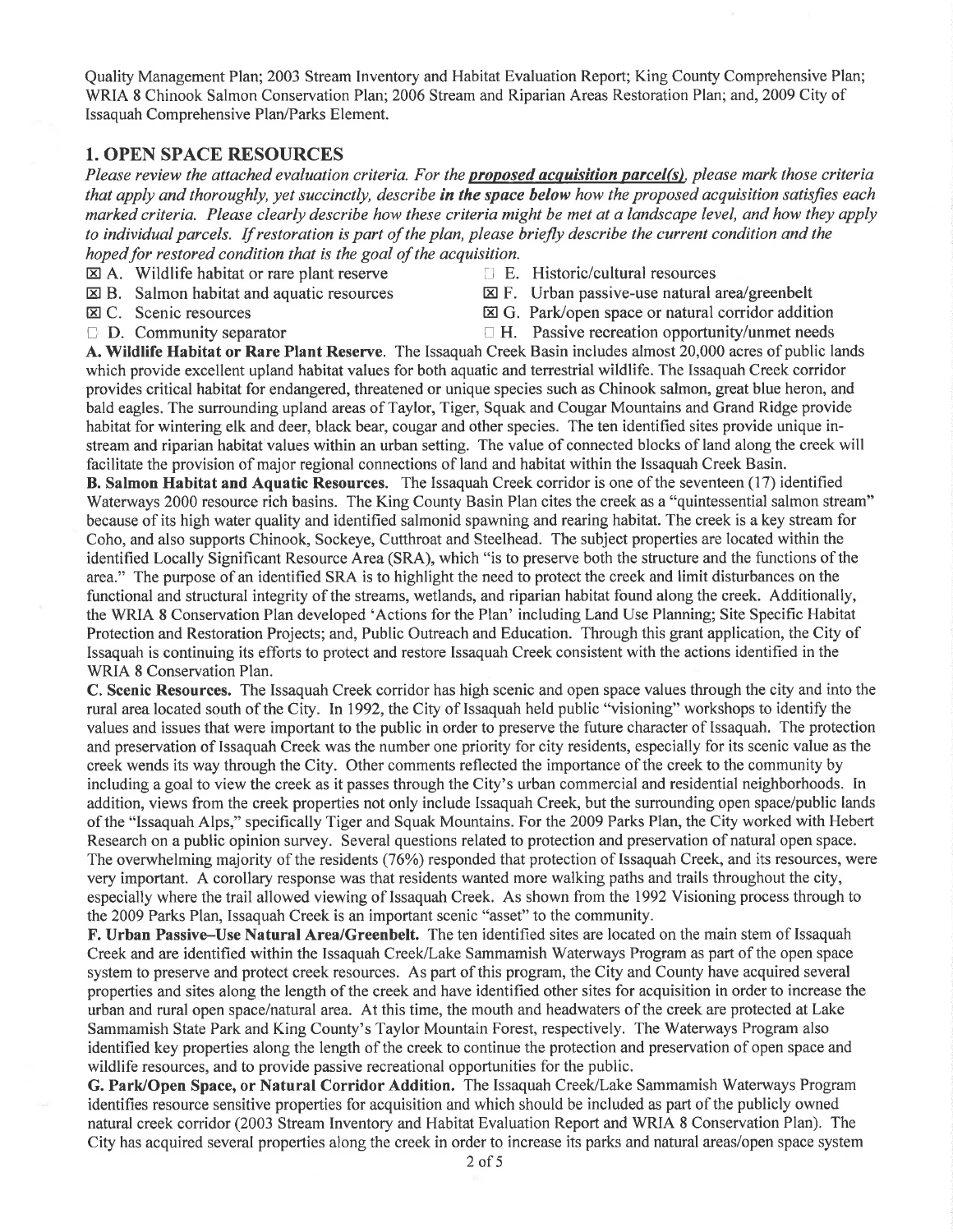as noted in the Project Summary. Acquisition of properties along the creek will provide strategic links in creating and protecting park, open space and add to the natural corridor from the mouth to the headwaters of Issaquah Creek.

#### 2. ADDITIONAL FACTORS

For the **proposed acquisition parcel(s)**, please mark all criteria that apply and thoroughly, yet succinctly, describe in the space below how the proposed acquisition satisfies each marked criteria.

- $\boxtimes$  A. Educational/interpretive opportunity
- $\boxtimes$  B. Threat of loss of open space resources
- $\boxtimes$  C. Ownership complexity/willing seller(s)/ownership interest proposed
- $\boxtimes$  D. Partnerships Describe any public or private partnerships that will enhance this project
- $\boxtimes$  E. Is the property identified in an adopted park, open space, comprehensive, or community plan?
- l F. Transferable Development Credits (TDC) participation

A. Educational/interpretive opportunity. The City and County have sponsored environmental educational and interpretive opportunities to foster public awareness ánd stewardship of the creek's natural resources. One of the programs is the integrated watershed environmental education program developed by the Mountains to Sound Greenway Trust, which identifies and emphasizes the importance of watershed protection. In addition, the City also initiated the Lake Sammamish Basin Community Link Program that "connects" community members with their watershed by instituting wetland monitoring and stewardship projects. Also the City sponsors Issaquah Stream Teams to document stream water quality. Other opportunities to provide educational and interpretive information are through the City's creek stewardship program, led by the Open Space Steward. The stewardship program includes public volunteer projects that monitor, remove invasives, and plant native riparian species at various project locations along the creek and Sammamish lakeshore.

B. Threat of loss of open space resources. The Issaquah area is under intense development pressure and growth. Within the last 15 years, three residential and residential/commercial development projects have been built (e.g., Foothills, Talus and Issaquah Highlands). The City has also adopted a Central Issaquah Plan, which will guide the long-term evolution of the City's primary commercial areas. The Central Issaquah Plan includes Issaquah Creek and identifies properties for acquisition as part of the City's "green necklace." If the identified project sites are developed, an opportunity to protect and preserve the riparian corridor, beyond the required development setbacks, would be lost. Acquisition of key Issaquah Creek Waterways sites, along with the implementation of transfer of development rights, current use taxation and conservation easements, will significantly reduce the risk of harm to the Lake Sammamish and the Issaquah Creek system. Development that could cause substantial erosion and hydrological changes to the system would be prevented, or reduced, by preservation of these ten properties.

C. Ownership complexity/willing seller(s)/ownership interest proposed. An appraisal has been completed on the Hampton property. Staff has had conversations with the Hailstone, Hampton, Kalnoski, Lalanne, Taylor, Lapsansky and Mohl parcel owners to determine their interest in selling their properties and all are very amenable to pursuing further discussion. Staff currently is initiating contact with the Elekes, McKay and Mohandessi, property owners.

D. Partnerships. The City of Issaquah and King County have jointly developed the Issaquah Creek/Lake Sammamish Waterways Program as part of an integrated and ecologically based management program for the creek, lake and watershed. Other agency partners for watershed protection are the "Issaquah Alps" and Upper Snoqualmie River Valley Interagency Committee (composed of the WA Dept. of Natural Resources, WA State Parks and Recreation, U.S. Forest Service, King County, City of Seattle - Cedar River Watershed, and City of Issaquah). Besides the interagency partnership, the agencies and City have formed working partnerships with groups and organizafions that support the protection of Issaquah Creek, including: Friends of the Issaquah Salmon Hatchery (FISH), Issaquah Rivers and Streams Board, Trout Unlimited, Kiwanis, Save Lake Sammamish, Mountains to Sound Greenway Trust, and Issaquah Alps Trails Club. These public agencies and organizations have provided unlimited support and resources to re-establish the biological function of the Issaquah Creek Basin.

E. Is the property identified in an adopted park, open space, comprehensive, or community plan? In 1992, the City led a community based visioning process, "Issaquah Forum '92." The four top priorities listed by the community were: 1. Preserve Issaquah Creek; 2. Preserve animal habitat and wildlife corridors; 3. Preserve the view of the surrounding wooded hillsides and Mt. Rainier; and,4. Preserve and create more green spaces and corridors. Moreover, these goals were identified and continue to be important to city residents as shown by the public opinion surveys conducted as part of the 2006 and 2014 Parks and Recreation Bonds (in which citizens sited protecting wildlife habitat, preserving open space, and acquiring land around creeks and streams as the top priority for funding) and the 2009 Parks Element/Comprehensive Plan. The City incorporated these goals in its 2009 Parks Element/Comprehensive Plan. The acquisitions are also consistent with the Issaquah Creek Basin and Nonpoint Action Plan, 1996 Lake Sammamish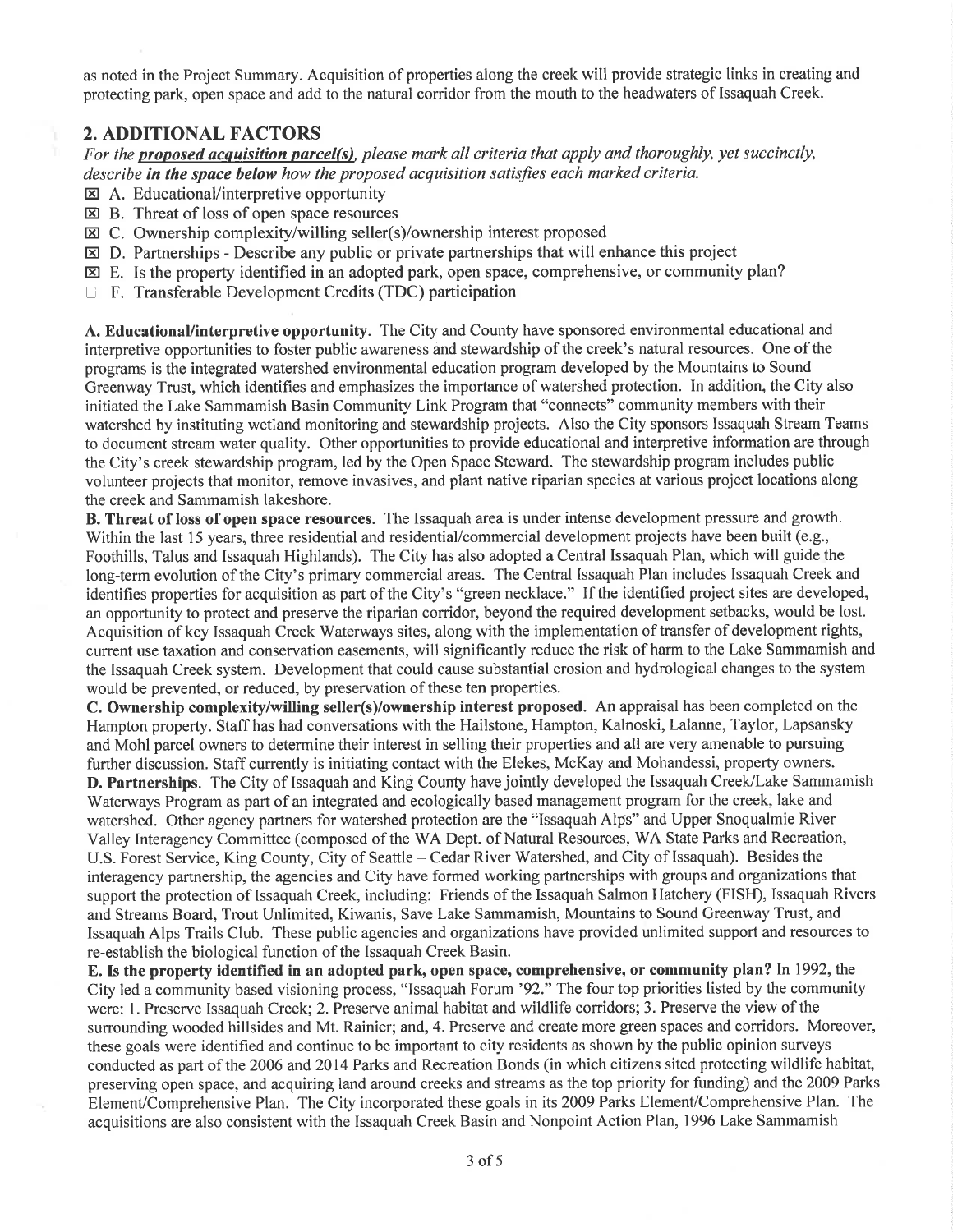Water Quality Management Plan, 2003 Stream Inventory and Habitat Evaluation Report, and WRIA 8 Salmon Recovery and Conservation Plan.

#### 3. STEWARDSHIP AND MAINTENANCE

How will the property be stewarded and maintained? Does the property lend itself to volunteer stewardship opportunities? How will ongoing stewardship and maintenance efforts befunded?

Over the last 20 years, the City has acquired and provided monitoring programs and stewardship activities of its creekside and upland properties. Also, the City has committed the Open Space Steward, Parks Planner/Interagency Coordinator, Parks Maintenance personnel, Public Works - Engineering Surface Water Manager, Office of Sustainability staff, and funding resources for the management of these open space/waterways land as well as obtaining grants for the implementation of riparian enhancement/re-vegetation projects. Along with King County, Save Lake Sammamish and the Mountains to Sound Greenway Trust, the City sponsors volunteer stewardship activities during the fall and spring months.

All ten sites identifìed in this application are ideal candidates for stewardship projects. In 2010, the City implemented a major restoration project at Squak Valley Park – North. During summer 2014, the City anticipates initiating the creek restoration project at the Confluence Parks area. Although riparian vegetation is found on the ten proposed acquisition sites, invasive species like blackberries are also firmly established. It would be appropriate to include the ten sites in the City's stewardship program to remove the invasives and to replant native species to supplement the established riparian species.

#### 4. PROJECT BUDGET

| 1) TOTAL CFT APPLICATION AMOUNT <sup>a</sup>        | CFT: \$500,000  |
|-----------------------------------------------------|-----------------|
| <b>2) TOTAL PEL APPLICATION AMOUNT</b> <sup>0</sup> | <b>PEL: \$0</b> |

 $^a$ Allowable CFT acquisition costs (Ordinance 14714): The disbursement of funds shall be made only for capital project expenditures that include costs of acquiring real property, including interests in real property, and the following costs: the cost of related relocation of eligible occupants, cost of appraisal, cost of appraisal review, costs of title insurance, closing costs, pro rata real estate taxes, recording fees, compensating tax, hazardous waste substances reports, directly related staff costs and related legal and administrative costs, but shall not include the cost of preparing applications for conservation futures funds.<sup>b</sup>King County projects only, if applicable.

#### Estimation of property value:

Briefly note how land values have been estimated (i.e., appraisal, property tax assessment, asking price, letter of value or other means).

An appraisal has been completed for the Hampton property. For the other nine propefties, staff used King County Assessor's property tax assessments as well as Zillow and recent comps to determine a general value for the properties.

| <b>PROJECT COSTS</b>                                      | <b>ESTIMATED DOLLAR AMOUNT OR RANGE</b>                |  |  |
|-----------------------------------------------------------|--------------------------------------------------------|--|--|
| Total property interest value                             | \$3,399,239                                            |  |  |
| Title and appraisal work                                  | 15,000                                                 |  |  |
| Closing, fees, taxes                                      | 30,000                                                 |  |  |
| Relocation                                                | N/A                                                    |  |  |
| Hazardous waste reports                                   | 20,000                                                 |  |  |
| Directly related staff, administration and legal<br>costs | 25,000                                                 |  |  |
| <b>Total Project Costs (CFT and other funds)</b>          | $$3,489,239 + $5,594,056 \text{ (match)} = $9,083,295$ |  |  |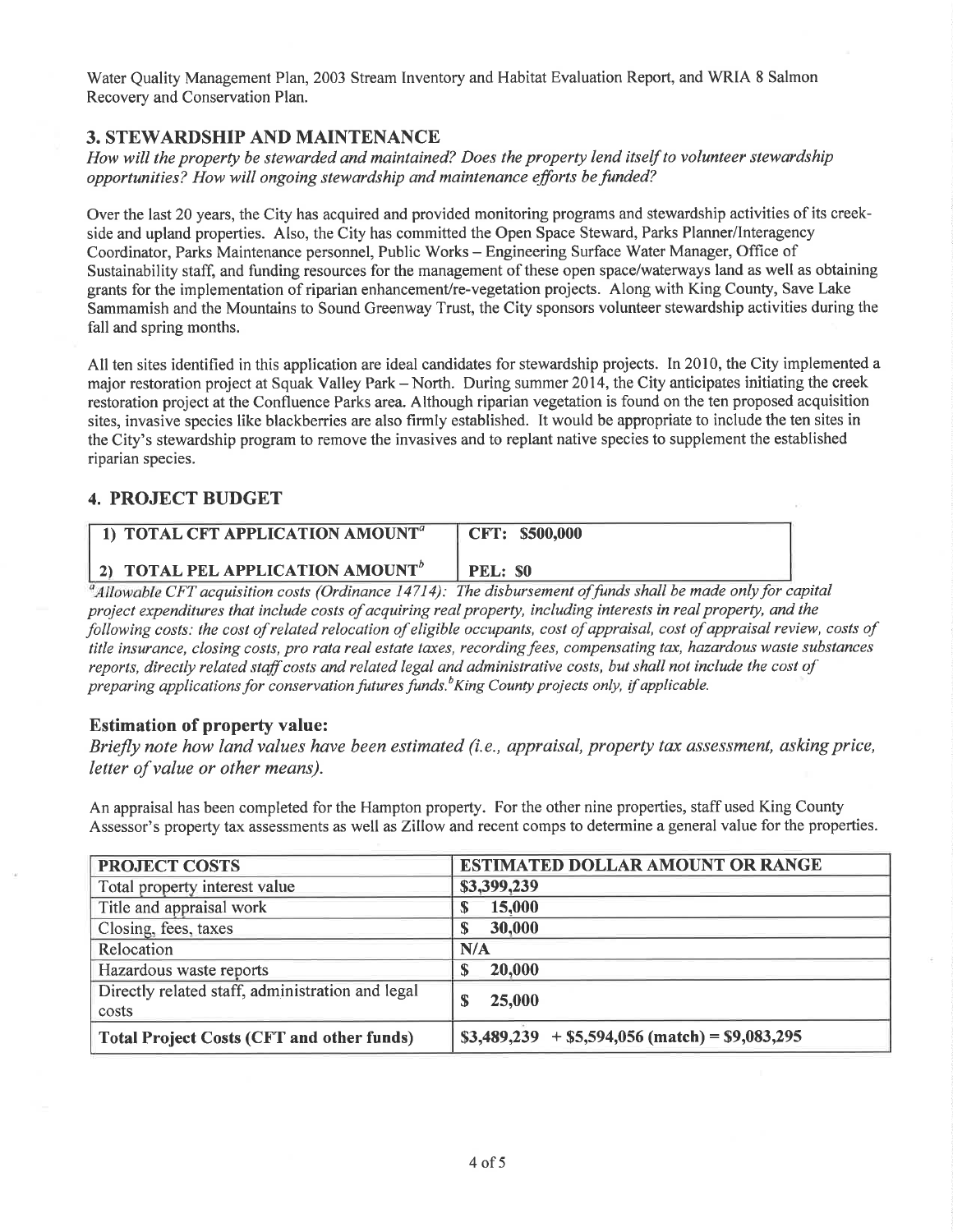| <b>MATCHING FUNDS: Existing Sources</b>        | (Date)<br>(Dollar Amount)    |                                      |
|------------------------------------------------|------------------------------|--------------------------------------|
|                                                | <b>Expended or Committed</b> | <b>Expended or Committed</b>         |
| Popp Property (Squak Valley Park North/ Iss.   | Acquisition completed        | $\mathbb{S}$<br>163,495 expended     |
| Crk. WaterWays)                                | December 2009                |                                      |
| Popp Property #2 (Squak Valley Park North/     | Acquisition completed        | $153,495$ expended<br>$\mathbb{S}$   |
| Iss. Crk. WaterWays)                           | December 2009                |                                      |
| Stoner Property (Squak Valley Park North/ Iss. | Acquisition completed        | \$<br>149,495 expended               |
| Crk. WaterWays)                                | December 2009                |                                      |
| Klein Property (Squak Valley Park North/ Iss.  | Acquisition completed        | \$<br>65,395 expended                |
| Crk. WaterWays)                                | December 2009                |                                      |
| Bolliger Property (Cybil-Madeline Park/Iss.    | Acquisition completed        | \$2,690,000 expended                 |
| Crk. WaterWays)                                | March 2009                   |                                      |
| Stacey/Flewell Property (Squak Valley Park     | Acquisition completed        | \$370,904 expended                   |
| North & South (Iss. Crk. WaterWays)            | February 2013                |                                      |
| Pritt Property (Iss. Crk. Waterways)           | <b>Acquisition completed</b> | \$851,272 expended                   |
|                                                | 2013                         |                                      |
| <b>Total CFT Funds Previously Received</b>     |                              | $$400,000 (2012) + $500,00 (2013) +$ |
| <b>This Project</b>                            |                              | 250,000 (2014)                       |
|                                                |                              | $= $1,150,000$ committed             |
| <b>Total Matching and Past CFT Funds</b>       |                              | $$4,444,056 + $1,150,000 =$          |
| <b>Currently Identified</b>                    |                              | \$5,594,056                          |
| <b>Unidentified Remaining Match Need</b>       |                              | \$3,489,239                          |
|                                                |                              |                                      |

Unidentified remaining match need: What funds are anticipated and what is the time frame? Please briefly discuss how the unidentified remaining match need above will be met.

If successful, the City of Issaquah will use CFT grant funds as "seed" money for the submittal of additional grant applications, for example Recreation and Conservation Office WWRP - Urban Wildlife Habitat Program or Riparian Program grant applications. The match may also be achieved through the use of 2014 Park Bond funds which include approximately \$2 million for open space.

#### 5. IN-KIND CONTRIBUTIONS FROM PARTNERSHIPS

| <b>Brief Activity Description</b>    | <b>Dollar Value of In-kind</b> | <b>Status</b> | <b>Activity Date Range</b>  |
|--------------------------------------|--------------------------------|---------------|-----------------------------|
|                                      | <b>Contribution</b>            | (Completed or | (When was activity          |
|                                      |                                | Proposed in   | completed? Or date proposed |
|                                      |                                | future?)      | in future)                  |
| Issaquah Creek Water Ways            | 3828.5 volunteer hours         | Completed     | 2012                        |
| Stewardship Projects w/ MTSG Trust   | at $$13/hour = $49,770.50$     |               |                             |
| <b>Washington Conservation Corps</b> | 1,040 hours at                 | Completed     | 2013                        |
|                                      | $$9.19/hour = $9,557.60$       |               |                             |
| Americorps                           | 65 hours at \$9.19/hour =      | Completed     | 2013                        |
|                                      | \$597.35                       |               |                             |
| Other Groups (e.g. Scout groups and  | 265 volunteer hours at         | Completed     | 2013                        |
| individual volunteers)               | $$13/hour = $3,445.00$         |               |                             |
| <b>TOTAL</b>                         | \$63,370.45                    |               |                             |

### 6. ATTACHED MAPS (*Two maps are now required: 1*) site map and 2) general location map; you may also include one additional map, aerial photo or site photo)

 $8\frac{1}{2}$  x 11" maps are preferred, but 11 x 17" is acceptable if folded and hole-punched for insertion into a three-ring binder.

Please see attached.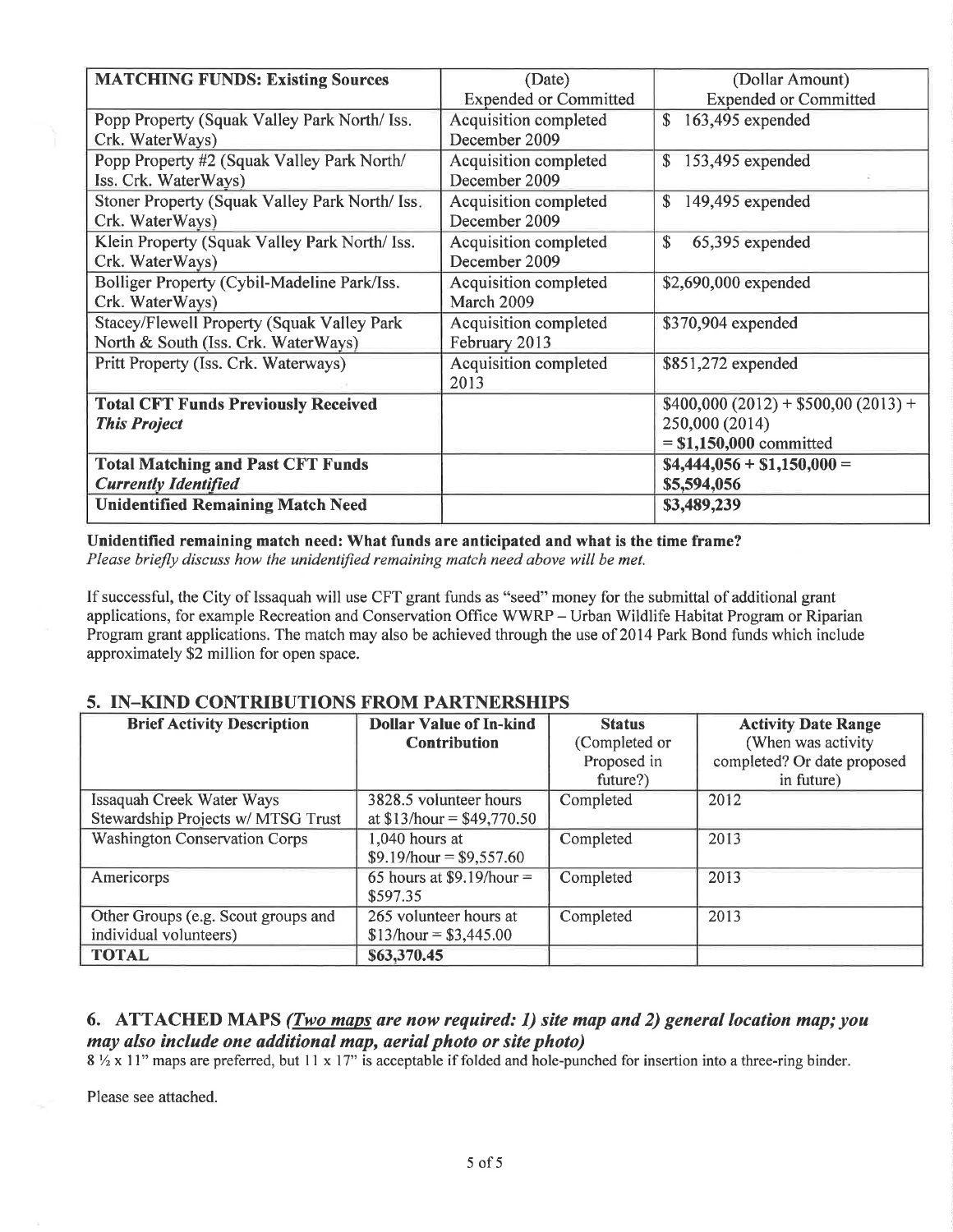